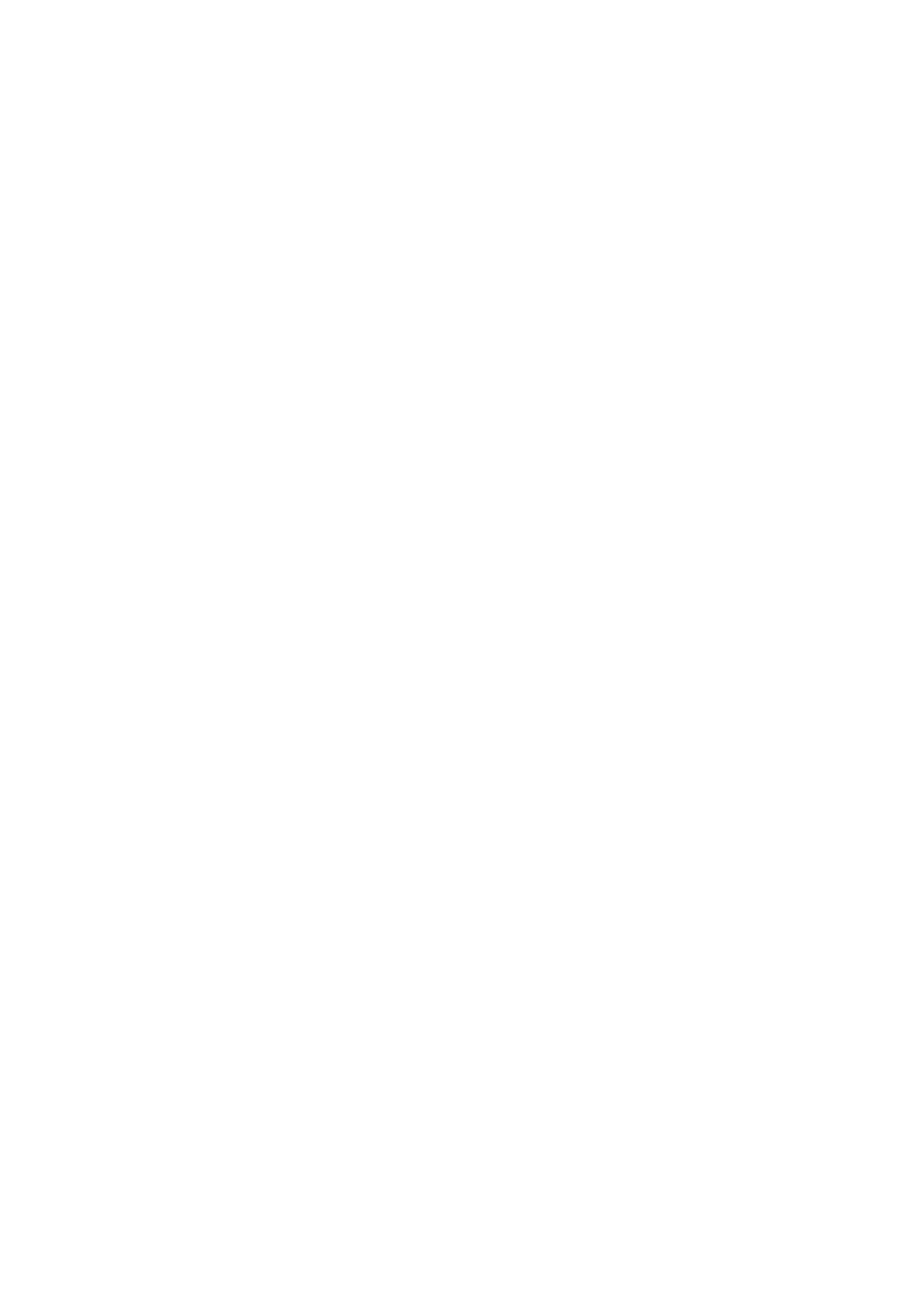# Q3/2016: Deutsche Börse Group posts further earnings growth in the third quarter

# Quarterly results at a glance

- Deutsche Börse Group slightly increased net revenue for the third quarter of 2016, to €558.5 million (Q3/2015: €555.0 million). The previous year's figures were adjusted following the closing of the sale of International Securities Exchange Holdings, Inc. (ISE), effective 30 June 2016. The Group generated strong growth, particularly in the commodities business.
- At €303.7 million (Q3/2015: €319.9 million), operating costs were down 5 per cent year-on-year. Thanks to its efficient and strict cost management, the Group was even able to offset consolidation effects in terms of costs.
- Non-recurring effects of  $\epsilon$ 28.0 million in the third quarter of 2016 (Q3/2015:  $\epsilon$ 29.3 million) were incurred, in particular, in relation to the planned merger with the London Stock Exchange Group plc (LSEG), the sale of Market News International Inc. (MNI) and the integration of acquired companies.
- With slightly higher net revenue and lower costs, Deutsche Börse Group raised earnings before interest and tax (EBIT) by 10 per cent, to €258.0 million (Q3/2015: €235.2 million). Net income for the period attributable to Deutsche Börse AG shareholders rose to €170.0 million (Q3/2015: €155.8 million).
- Basic earnings per share amounted to €0.91, based on an average of 186.8 million shares; adjusted for non-recurring effects, it was  $\epsilon$ 1.02 (Q3/2015:  $\epsilon$ 0.84, based on 184.9 million shares; adjusted: €0.97).

# Year-to-date developments at a glance

- The Group increased net revenue for the first nine months of the year by 6 per cent, whilst operating costs (adjusted for non-recurring effects) remained almost stable and (adjusted) EBIT rose by 12 per cent.
- With these results, Deutsche Börse Group has affirmed its forecast for the 2016 financial year: the Group projected an increase in net revenue of between 5 and 10 per cent, and of operating costs in a corresponding range of 0 to 5 per cent. In this scenario, EBIT and net income for the period (excluding non-recurring effects) were set to rise by between 10 and 15 per cent.
- Net profit for the period from discontinued operations amounted to  $\epsilon$ 551.0 million in the first nine months. This amount includes a negative effect of  $E19.4$  million resulting from the repurchase of bonds in connection with the sale of ISE totalling US\$290 million in Q3/2016.

# Material events at a glance

#### **Planned merger with LSEG**

 In connection with the planned merger with LSEG, Deutsche Börse AG published its voluntary public takeover offer in the form of an exchange offer to the shareholders of Deutsche Börse for acquiring all registered no-par-value shares in Deutsche Börse AG, and the Prospectus of the joint holding company (temporarily called HLDCO123 PLC, "HoldCo") on 1 June 2016.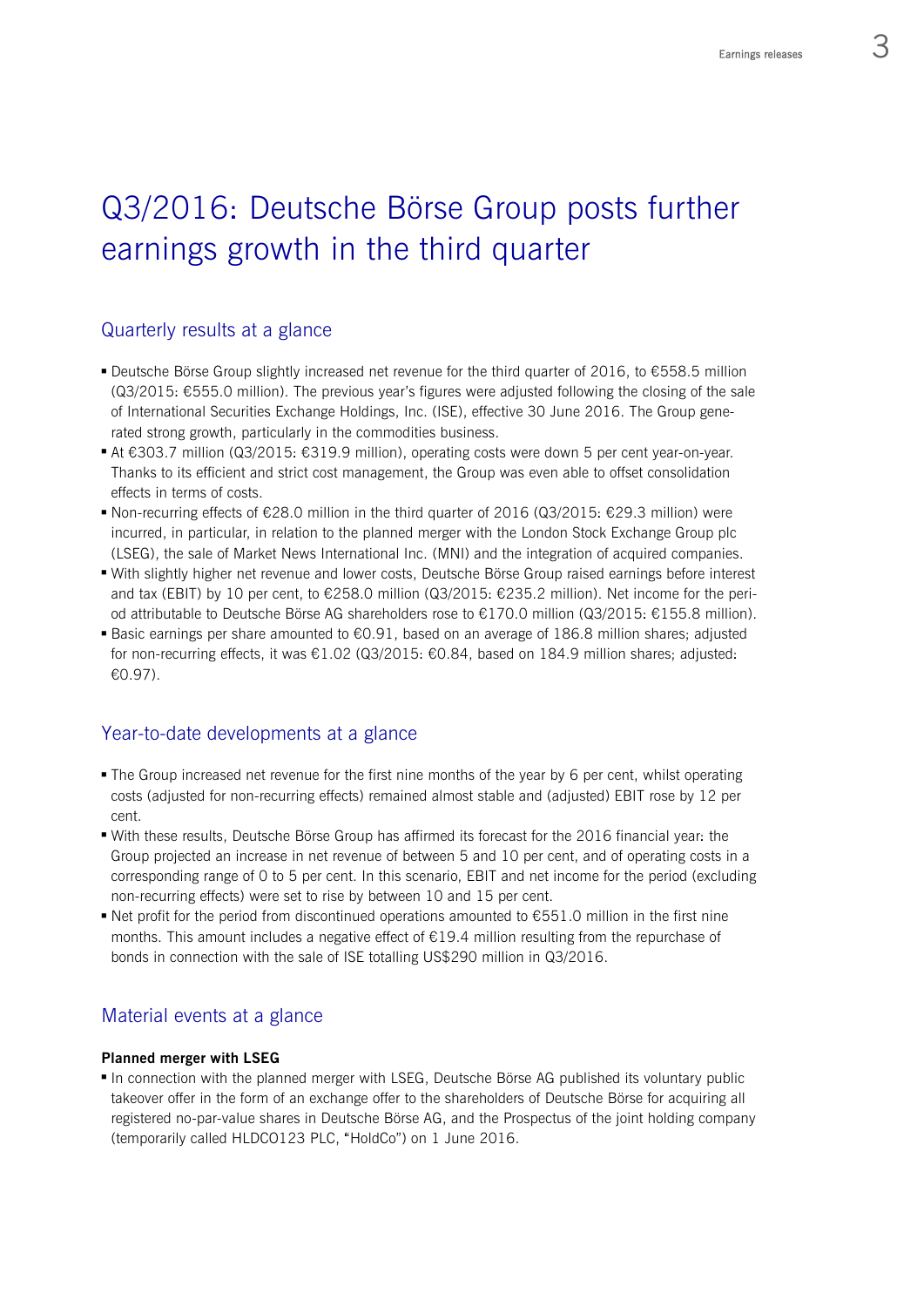- Following analysis of all shares tendered for exchange, Deutsche Börse AG has determined a final acceptance ratio for the Exchange Offer of HoldCo of 89.04 per cent.
- The transaction is still subject to a number of closing conditions, including merger control clearance by the EU Commission as well as approval by financial, securities and other regulatory authorities.
- The European Commission is currently reviewing the planned merger and started phase II of its review proceedings at the end of September. A result is not likely to be expected before Q1/2017.

# Q3/2016 earnings releases

## Fundamental information about the Group

The fundamental information about the Group described  $\mathbb E$  on pages 18 to 30 of the 2015 financial report is still valid in principle. However, there have been changes to the basis of consolidation.

## Comparability of figures

#### **Discontinued operation**

The disposal of International Securities Exchange Holdings, Inc. (ISE) as of 30 June 2016 is disclosed as a discontinued operation in accordance with IFRS 5. In accordance with IFRS 5, these earnings releases contain financial indicators that exclude figures from discontinued operations. The previous year's figures for the third quarter and the first nine months of 2015 have been adjusted accordingly.

#### **Changes to the basis of consolidation and to segment reporting**

Compared to the third quarter of 2015, the following changes to the basis of consolidation occurred:

- Effective 15 October 2015, Deutsche Börse AG acquired all shares in 360T Beteiligungs GmbH (360T) and has included the company in full in its consolidated financial statements since that date (Eurex segment).
- Effective 25 February 2016, Deutsche Börse AG sold its interest in Infobolsa S.A. Until that date, Bolsas y Mercados Españoles (BME) and Deutsche Börse had each held 50 per cent of the interests in Infobolsa S.A. and its subsidiaries (Market Data + Services segment).
- Effective 8 July 2016, Deutsche Börse AG sold the assets and liabilities related to its subsidiary Market News International Inc. (MNI) to Hale Global as part of an asset deal. In 2015, MNI contributed less than 1 per cent to the Group's net revenue (Market Data  $+$  Services segment).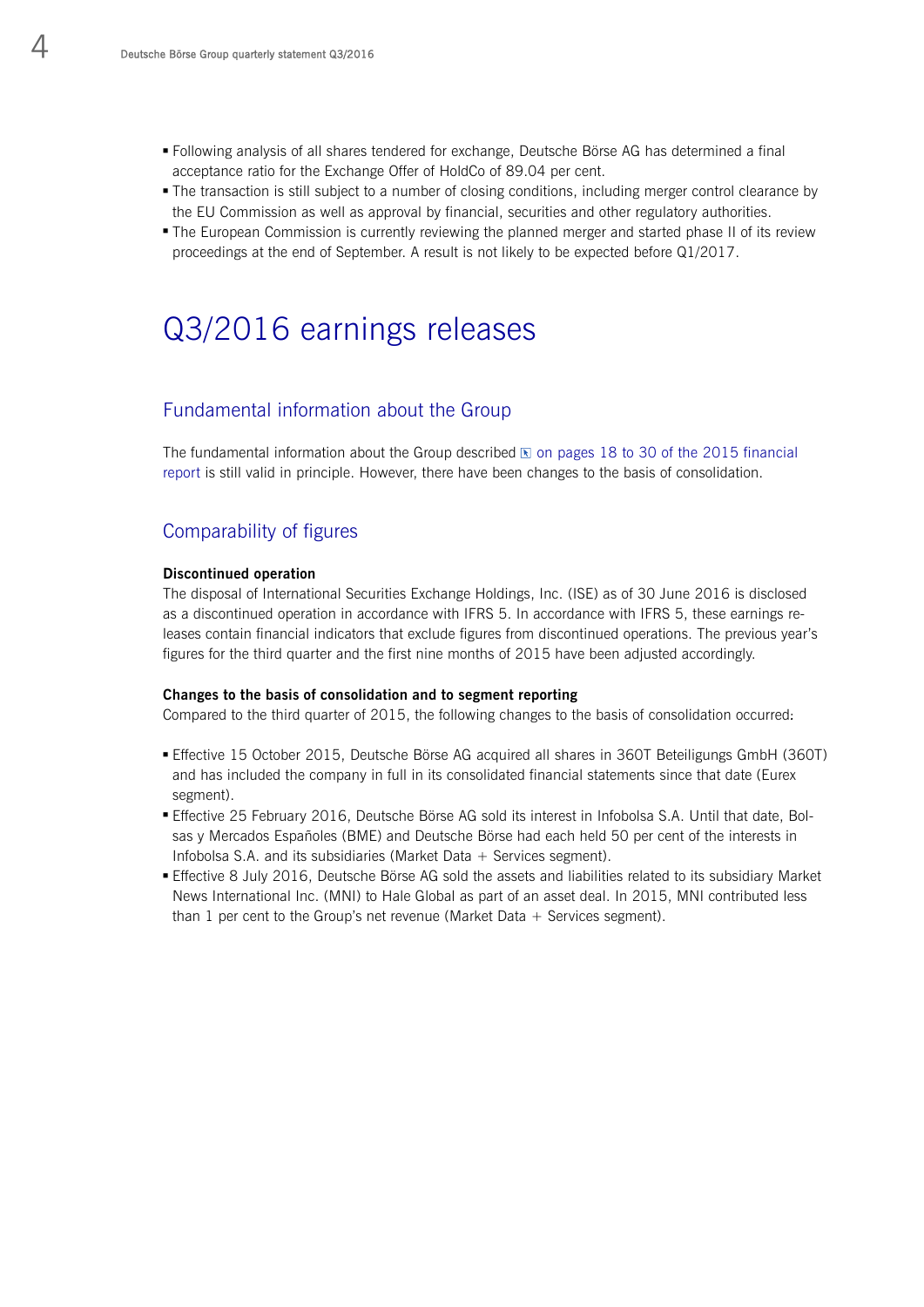Within Deutsche Börse Group, a series of organisational changes took place, affecting segment reporting:

#### **Xetra segment**

Explicit recognition of revenue from listings (which were previously recognised under the "Other" item)

#### **Clearstream segment**

 Breakdown of custody and settlement fees into international business (ICSD), domestic business (Germany, CSD) and Investment Funds Services (prior to this, breakdown was only into custody and settlement)

**Market Data + Services segment** 

- Merger of the Tools and Market Solutions business segments into Infrastructure Services
- **Information business segment was renamed Data Services**
- Reassignment of revenue from regulatory services, from Tools to Data Services
- **Reassignment of EEX connection revenues to Eurex**

Due to rounding, numbers presented throughout this document may not add up precisely to the totals provided and percentages may not precisely reflect the absolute figures.

# Results of operations

#### **Results of operations of the Group in the third quarter of 2016**

The capital markets environment for exchange organisations was challenging during the third quarter of 2016. The Brexit referendum in the United Kingdom – and the decision by British voters to leave the EU – stirred uncertainty amongst investors on the European capital markets. However, investors cannot presently gauge the impact of this decision on European unity and Europe as an economic area. Even though trading volumes immediately before the referendum in June – and directly after the vote – were very high, investors (especially from the US), withdrew capital from Europe in the aftermath of the Brexit vote. Moreover, volatility – as measured by the VDAX<sup>®</sup> – during the summer months of July and August was lower than in the previous year, leading to lower traded volumes during the third quarter, especially in the trading-driven Xetra and Eurex segments. Besides lower traded volumes, on average lower index levels – especially in the German blue-chip DAX® index – impacted upon net revenues in the cash market business as well as in Clearstream's domestic operations (central securities depository, CSD). In addition, the persistent low interest rate environment in Europe hampered the interest rate derivatives business in the Eurex segment.

In this difficult market environment, Deutsche Börse Group was once again able to prove the robustness of its business model, and to even slightly grow net revenue. In particular, this was driven by the international business of the Group's central securities depository Clearstream, and by the Group's commodities business, which it conducts through European Energy Exchange AG (EEX) and its subsidiaries. EEX achieved strong growth rates again during the third quarter.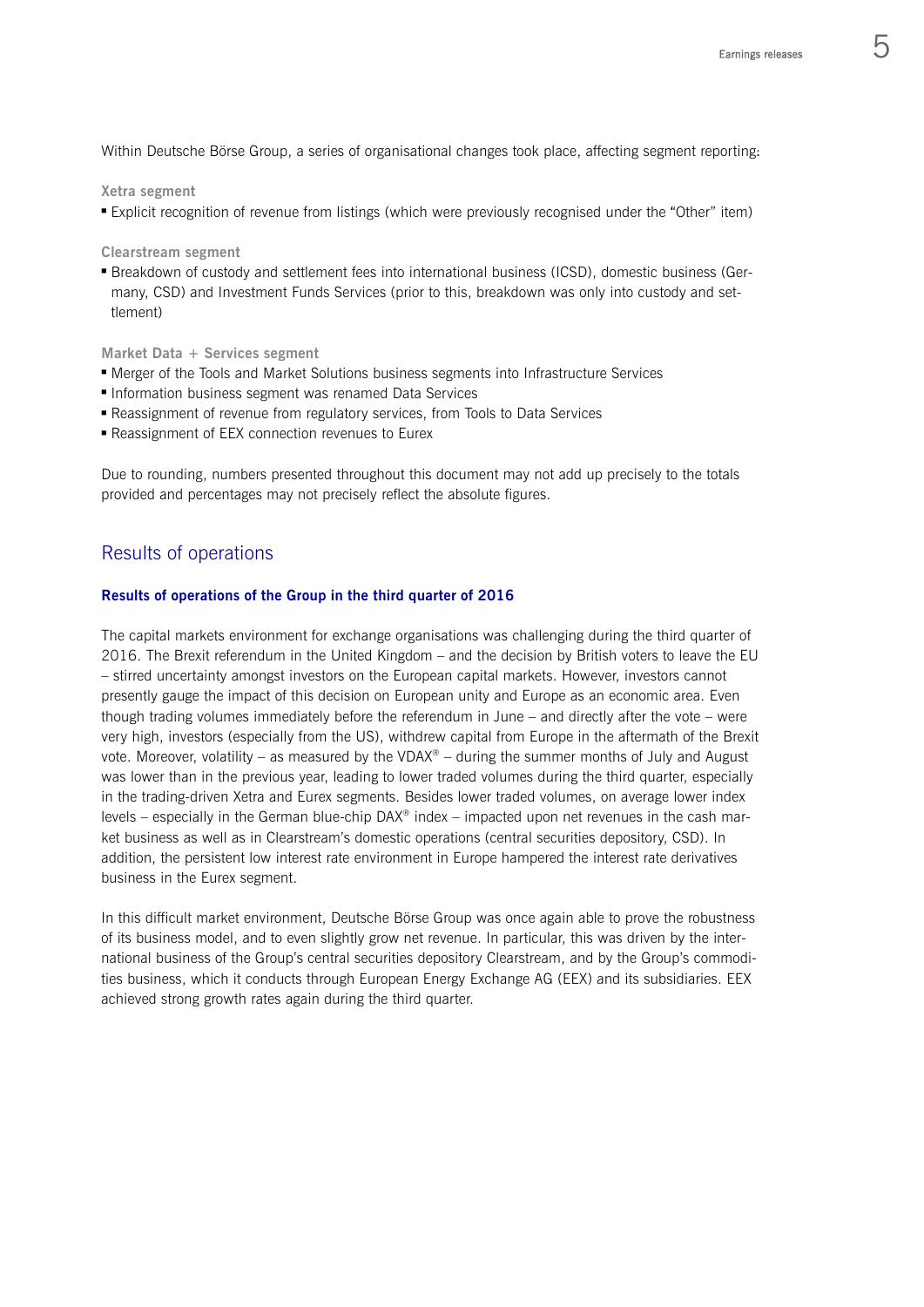Net revenue related to changes to the basis of consolidation amounted to a total of €10.9 million.

Deutsche Börse Group's efficient cost management showed success: overall, operating costs were 5 per cent lower than in the third quarter of 2015 – despite consolidation-linked costs amounting to €5.4 million. At €28.0 million, non-recurring items remained almost stable year-on-year (Q3/2015: €29.3 million). These items include mainly costs incurred in connection with the planned merger with LSEG (€9.2 million), costs for the integration of acquired companies (€6.9 million) as well as costs in connection with the disposal of MNI (€5.1 million), fees associated with litigation (€4.3 million) and efficiency measures (€2.5 million).

The Group's financial result for the third quarter of 2016 amounted to €–17.4 million (Q3/2015: €–14.3 million). As expected, the tax rate was 27 per cent (Q3/2015: 26 per cent).

| They insured on reduce or operations or Boutsene Borse droup (reported) |             |       |               |        |                   |             |                |  |  |
|-------------------------------------------------------------------------|-------------|-------|---------------|--------|-------------------|-------------|----------------|--|--|
|                                                                         |             |       | Quarter ended |        | Nine months ended |             |                |  |  |
|                                                                         | 30 Sep 2016 |       | 30 Sep 2015   | Change | 30 Sep 2016       | 30 Sep 2015 | Change         |  |  |
|                                                                         |             |       |               | %      |                   |             | %              |  |  |
| Net revenue                                                             | €m          | 558.5 | 555.0         |        | 1,769.7           | 1,666.8     | -6             |  |  |
| Operating costs                                                         | €m          | 303.7 | 319.9         | $-5$   | 932.2             | 876.1       | 6              |  |  |
| EBIT                                                                    | €m          | 258.0 | 235.2         | 10     | 836.9             | 793.7       | 5              |  |  |
| Net profit for the period attribu-<br>table to Deutsche Börse AG        |             |       |               |        |                   |             |                |  |  |
| shareholders                                                            | €m          | 170.0 | 155.8         | 9      | 552.1             | 524.6       | 5              |  |  |
| Earnings per share (basic)                                              | €           | 0.91  | 0.84          | 8      | 2.96              | 2.84        | $\overline{4}$ |  |  |

#### Key figures on results of operations of Deutsche Börse Group (reported)

#### Key figures on results of operations of Deutsche Börse Group (adjusted)

|                                                                  |    |             | Quarter ended |        |             |             |        |
|------------------------------------------------------------------|----|-------------|---------------|--------|-------------|-------------|--------|
|                                                                  |    | 30 Sep 2016 | 30 Sep 2015   | Change | 30 Sep 2016 | 30 Sep 2015 | Change |
|                                                                  |    |             |               | %      |             |             | %      |
| Net revenue                                                      | €m | 558.5       | 555.0         |        | 1,769.7     | 1.666.8     | 6      |
| Operating costs                                                  | €m | 275.7       | 290.6         | $-5$   | 831.3       | 824.5       |        |
| <b>FBIT</b>                                                      | €m | 286.0       | 265.9         | 8      | 943.9       | 845.2       | 12     |
| Net profit for the period attribu-<br>table to Deutsche Börse AG |    |             |               |        |             |             |        |
| shareholders                                                     | €m | 190.7       | 179.2         | 6      | 630.5       | 565.6       | 11     |
| Earnings per share (basic)                                       | €  | 1.02        | 0.97          | 5      | 3.37        | 3.07        | 10     |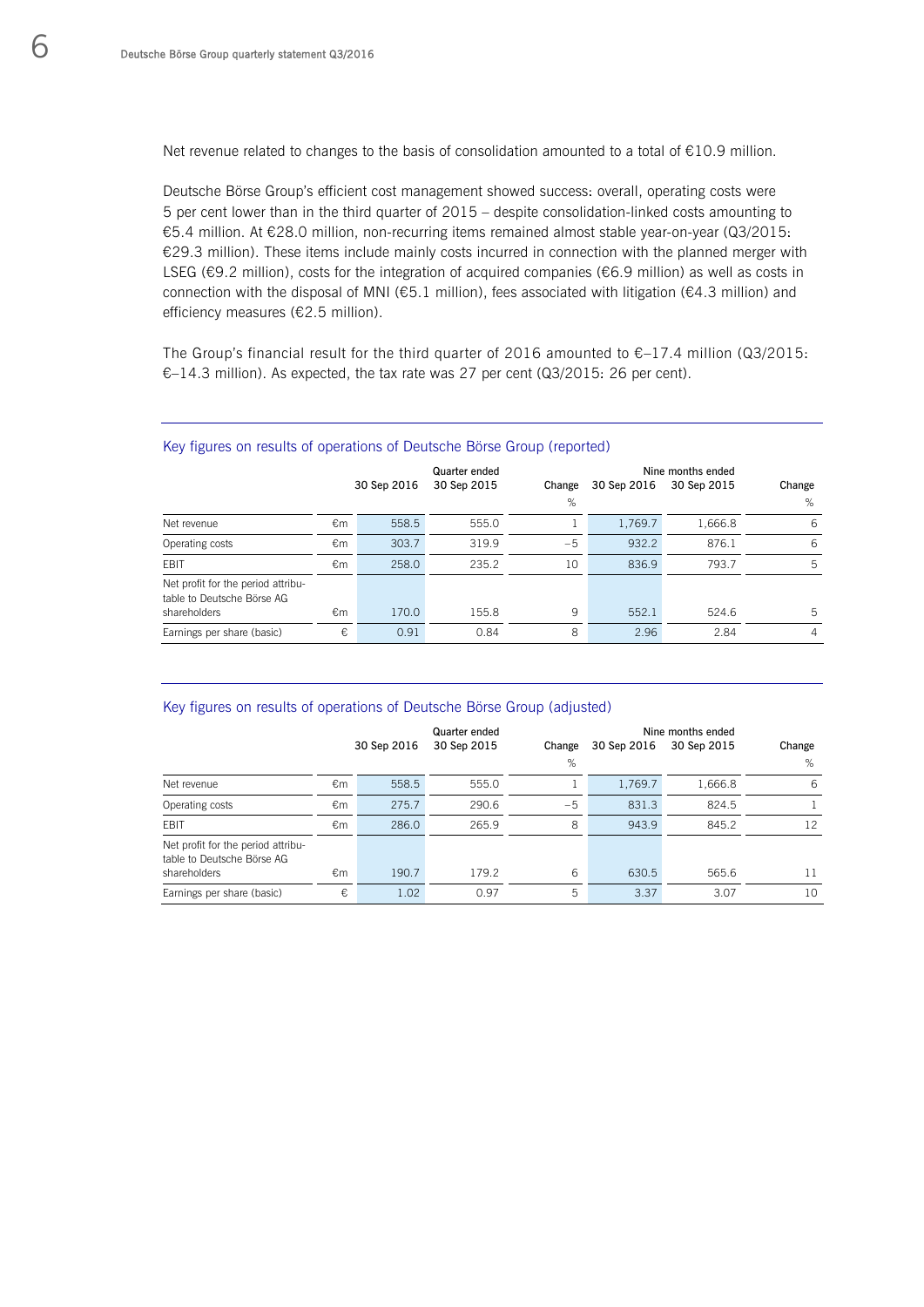#### **Results of operations by segment in the third quarter of 2016**

#### **Eurex segment**

 $\overline{a}$ 

#### Eurex segment: key indicators

|                                                                                     | 30 Sep 2016                 | Quarter ended<br>30 Sep 2015 | Change         | 30 Sep 2016                 | Nine months ended<br>30 Sep 2015 | Change         |
|-------------------------------------------------------------------------------------|-----------------------------|------------------------------|----------------|-----------------------------|----------------------------------|----------------|
| <b>FINANCIAL KEY FIGURES</b>                                                        | €m                          | €m                           | %              | €m                          | €m                               | %              |
| Net revenue                                                                         | 227.7                       | 221.1                        | 3              | 764.4                       | 653.6                            | 17             |
| European equity index<br>derivatives                                                | 93.9                        | 111.4                        | $-16$          | 334.2                       | 308.6                            | 8              |
| European interest rate<br>derivatives                                               | 42.2                        | 42.1                         | 0              | 135.8                       | 139.9                            | -3             |
| European equity derivatives                                                         | 7.0                         | 7.8                          | $-10$          | 27.8                        | 28.2                             | $-1$           |
| Commodities (EEX)                                                                   | 46.7                        | 42.8                         | 9              | 155.2                       | 123.2                            | 26             |
| Foreign exchange (360T)                                                             | 15.5                        |                              |                | 47.6                        |                                  |                |
| Other (including repo business<br>and net interest income from<br>banking business) | 22.4                        | 17.0                         | 32             | 63.8                        | 53.7                             | 19             |
| Operating costs                                                                     | 130.8                       | 129.9                        | $\mathbf{1}$   | 387.6                       | 338.1                            | 15             |
| <b>EBIT</b>                                                                         | 99.1                        | 92.1                         | 8              | 374.2                       | 321.0                            | 17             |
| EBIT (adjusted)                                                                     | 107.5                       | 108.0                        | $\circ$        | 415.3                       | 336.4                            | 23             |
| PERFORMANCE INDICATORS                                                              |                             |                              |                |                             |                                  |                |
| <b>Financial derivatives</b>                                                        | m contracts                 | m contracts                  | %              | m contracts                 | m contracts                      | $\%$           |
| European derivatives <sup>1)</sup>                                                  | 370.7                       | 421.3                        | $-12$          | 1,304.2                     | 1,292.2                          | $\mathbf{1}$   |
| European equity index<br>derivatives $2)$                                           | 192.3                       | 234.0                        | $-18$          | 688.5                       | 646.0                            | $\overline{7}$ |
| European interest rate<br>derivatives                                               | 115.5                       | 116.6                        | $-1$           | 375.7                       | 387.4                            | $-3$           |
| European equity derivatives <sup>2)</sup>                                           | 59.3                        | 67.2                         | $-12$          | 228.9                       | 248.2                            | $-8$           |
| Commodities <sup>3) 4)</sup>                                                        | TWh / $m$ t CO <sub>2</sub> | TWh / m t $CO2$              | $\%$           | TWh / $m$ t CO <sub>2</sub> | TWh / $m$ t CO <sub>2</sub>      | $\%$           |
| Electricity                                                                         | 949.0                       | 702.9                        | 35             | 3,197.7                     | 2,125.0                          | 50             |
| Gas                                                                                 | 369.0                       | 208.1                        | 77             | 1,323.7                     | 643.5                            | 106            |
| Emissions trading                                                                   | 204.1                       | 174.6                        | 17             | 672.7                       | 490.0                            | 37             |
| FX business                                                                         | €bn                         | €bn                          | $\%$           | €bn                         | €bn                              | $\%$           |
| Average daily outstanding volume<br>on 360T                                         | 54.1                        | 53.0                         | $\overline{c}$ | 57.3                        | 55.0                             | 4              |

1) The total shown does not equal the sum of the individual figures as it includes other traded products such as ETFs, volatility, agricultural and precious metals derivatives.

2) Dividend derivatives have been allocated to the equity index and equity derivatives.

3) Volume traded on EEX in terawatt-hours (TWh) for power and gas trading and in million  $CO<sub>2</sub>$  tonnes for trading in emission rights

4) Including the volumes traded on EPEX, APX/Belpex and (since 17 February 2016) on SEEPEX in the power segment, as well as the volumes traded on Powernext and Gaspoint Nordic in the gas segment (Gaspoint Nordic new for 2016)

Following a very strong first half of the year, trading activity amongst market participants weakened considerably during the summer months, falling short of the same quarter of the previous year. Lower volatility – compared to the previous year – and the as-yet unclear economic impact of the Brexit referendum caused uncertainty and reticence on the part of investors. 360T Beteiligungs GmbH, which Deutsche Börse Group has consolidated since the fourth quarter of 2015, accounted for €15.5 million in net revenue. Operating costs included €11.9 million in consolidation effects related to 360T.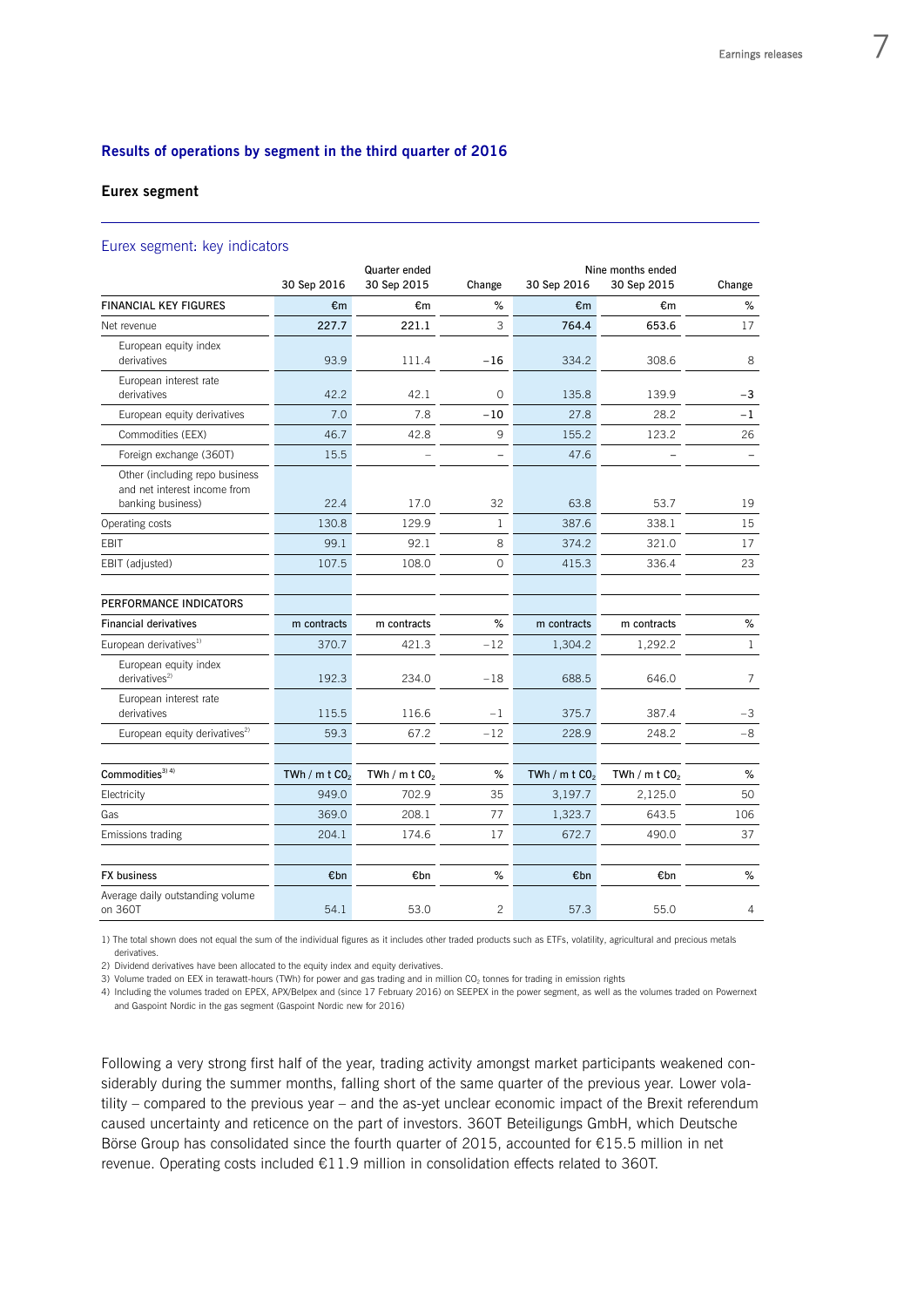Index derivatives remained the product group generating the highest turnover, in particular futures and options on EURO STOXX® index products, with an aggregate of 192.3 million contracts. Index derivatives are used for hedging purposes across all asset classes. Since index derivatives attract higher fees than interest rate or equity derivatives, changes have a direct impact upon net revenue. On a positive note, trading volumes in new products, such as MSCI derivatives, Mini DAX® Futures or derivatives on Italian, French and Spanish bonds, continued to grow in a market environment characterised by reluctance.

Deutsche Börse Group's commodities business continued to grow via EEX and its subsidiaries, largely thanks to higher market share in electric power futures, particularly in Germany, France, Italy and Spain. Integrated clearing services and the constantly expanded geographical reach of the product range have turned out to be attractive for customers. EEX group generated growth in natural gas products via its PEGAS® platform, thanks to its broad product range and high pricing quality. In the area of emissions trading, in July, the European Commission appointed EEX to host pan-European auctions of emission allowances for another five years.

In foreign exchange (FX) trading, Deutsche Börse generated rising volumes with its 360T® trading platform during the reporting period, whereas traded FX volumes on comparable trading platforms stagnated. The increase in average daily FX trading volumes on 360T was mainly attributable to the expansion of the customer network in regional and international markets – one of the strategic pillars for 360T's business development.

#### **Xetra segment**

L

| ັ                                                       |             | Quarter ended |        | Nine months ended |             |        |  |
|---------------------------------------------------------|-------------|---------------|--------|-------------------|-------------|--------|--|
|                                                         | 30 Sep 2016 | 30 Sep 2015   | Change | 30 Sep 2016       | 30 Sep 2015 | Change |  |
| <b>FINANCIAL KEY FIGURES</b>                            | €m          | €m            | %      | €m                | €m          | %      |  |
| Net revenue                                             | 39.5        | 48.1          | $-18$  | 124.0             | 142.4       | $-13$  |  |
| Trading                                                 | 24.2        | 31.7          | $-24$  | 79.8              | 96.1        | $-17$  |  |
| Central counterparty for equities                       | 6.1         | 7.6           | $-20$  | 20.2              | 22.8        | $-11$  |  |
| Listing                                                 | 5.2         | 3.7           | 41     | 11.7              | 10.2        | 15     |  |
| Other                                                   | 4.0         | 5.1           | $-22$  | 12.3              | 13.3        | $-8$   |  |
| Operating costs                                         | 21.4        | 20.4          | 5      | 65.3              | 56.4        | 16     |  |
| EBIT                                                    | 19.0        | 26.8          | $-29$  | 60.4              | 83.4        | $-28$  |  |
| EBIT (adjusted)                                         | 20.9        | 28.9          | $-28$  | 66.0              | 89.8        | $-27$  |  |
| PERFORMANCE INDICATORS                                  | €bn         | €bn           | %      | €bn               | €bn         | %      |  |
| Trading volume (order book turnover,<br>single-counted) |             |               |        |                   |             |        |  |
| Xetra <sup>®</sup>                                      | 277.3       | 392.2         | $-29$  | 953.8             | 1,169.6     | $-18$  |  |
| Börse Frankfurt                                         | 10.1        | 12.4          | $-19$  | 32.5              | 42.8        | $-24$  |  |
| Tradegate Exchange                                      | 15.9        | 17.3          | $-8$   | 51.3              | 58.1        | $-12$  |  |

#### Xetra segment: key indicators

The German cash market was clearly affected by post-Brexit uncertainty and the subsequent withdrawal of foreign investors: business development lagged the previous year's levels on all marketplaces – Xetra®, Frankfurt Stock Exchange and Tradegate® – a trend which mirrored all other European cash markets.

Despite the presently difficult market environment, innogy SE, a subsidiary of RWE AG, made a successful initial public offering (IPO) in early October, whereby 555.6 million shares were placed. With a total issue volume of roughly €5 billion, this IPO was the largest since 2000.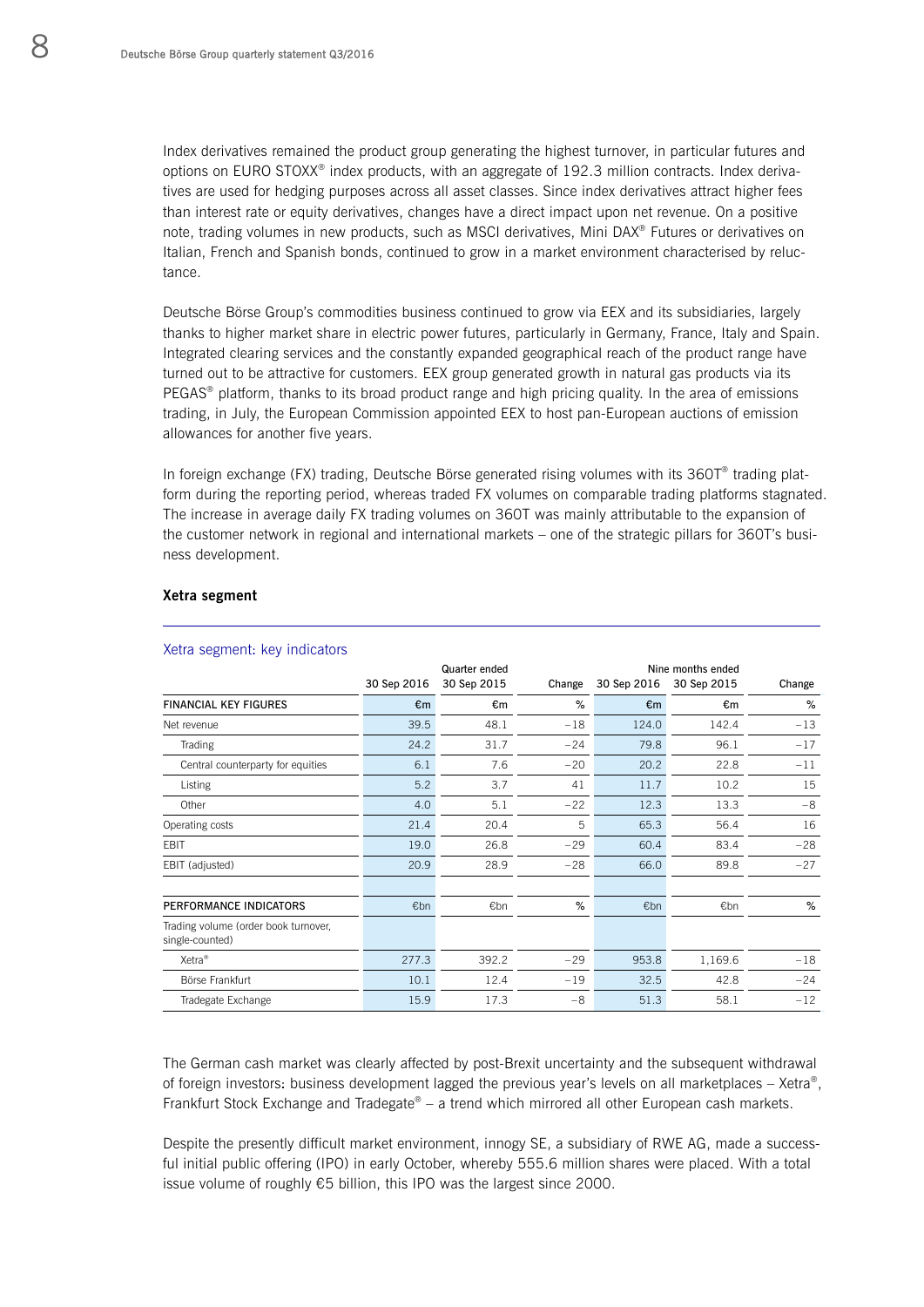The first IPO of a company from Deutsche Börse Venture Network was equally successful: approximately 13 million shares were admitted to trading through the IPO of va-Q-tec AG. The opening traded price was €14.00, the issue price was €12.30.

#### **Clearstream segment**

 $\overline{a}$ 

|                                                     | 30 Sep 2016         | Quarter ended<br>30 Sep 2015 | Change         | 30 Sep 2016  | Nine months ended<br>30 Sep 2015 | Change         |
|-----------------------------------------------------|---------------------|------------------------------|----------------|--------------|----------------------------------|----------------|
| <b>FINANCIAL KEY FIGURES</b>                        | €m                  | €m                           | %              | €m           | €m                               | $\%$           |
| Net revenue                                         | 195.5               | 184.3                        | 6              | 575.6        | 563.5                            | $\overline{c}$ |
| International business (ICSD)                       | 98.5                | 97.5                         | $\mathbf{1}$   | 298.2        | 297.1                            | $\circ$        |
| Domestic business (CSD)                             | 29.1                | 30.6                         | $-5$           | 86.1         | 94.1                             | $-9$           |
| <b>Investment Funds Services</b>                    | 32.0                | 30.9                         | $\overline{4}$ | 91.7         | 94.4                             | $-3$           |
| Global Securities Financing                         | 18.4                | 17.3                         | 6              | 53.5         | 51.3                             | $\overline{4}$ |
| Net interest income from banking<br>business        | 17.5                | 8.0                          | 118            | 46.2         | 26.6                             | 73             |
| Operating costs                                     | 103.3               | 111.7                        | $-8$           | 321.5        | 317.3                            | $\mathbf{1}$   |
| <b>EBIT</b>                                         | 92.3                | 72.7                         | 27             | 254.4        | 246.3                            | 3              |
| EBIT (adjusted)                                     | 101.3               | 82.3                         | 23             | 292.2        | 271.3                            | 8              |
| PERFORMANCE INDICATORS                              |                     |                              |                |              |                                  |                |
| International business (ICSD)                       | $\epsilon$ trillion | $\epsilon$ trillion          | %              | $E$ trillion | € trillion                       | %              |
| Value of securities deposited<br>(average value)    | 6.8                 | 6.7                          | 1              | 6.7          | 6.7                              | $\circ$        |
| Domestic business (CSD)                             | € trillion          | € trillion                   | %              | € trillion   | € trillion                       | $\%$           |
| Value of securities deposited<br>(average value)    | 4.4                 | 4.7                          | $-6$           | 4.4          | 4.8                              | $-8$           |
| <b>Investment Funds Services</b>                    | $\epsilon$ trillion | € trillion                   | %              | $E$ trillion | € trillion                       | %              |
| Value of securities deposited<br>(average value)    | 1.9                 | 1.8                          | 6              | 1.9          | 1.8                              | 6              |
| <b>Global Securities Financing</b>                  | €bn                 | €bn                          | %              | €bn          | €bn                              | $\%$           |
| Outstanding volume (average value)                  | 518.6               | 591.2                        | $-12$          | 524.4        | 613.2                            | $-14$          |
| Net interest income from banking<br>business        | €bn                 | €bn                          | %              | €bn          | €bn                              | %              |
| Outstanding volume<br>(daily average value) $^{11}$ | 12.8                | 11.3                         | 13             | 13.1         | 12.5                             | 5              |

Clearstream segment: key indicators

1) Contains amounts that are or were restricted by EU and US sanctions of around €1.5 billion in Q3/2016 (Q3/2015: €1.5 billion) and €1.5 billion in Q1-3/2016 (Q1-3/2015: €1.5 billion)

Despite an unfavourable market environment, the Clearstream segment slightly increased its share in securities under custody in the international central securities depository (ICSD) business. However, the number of transactions declined year-on-year due to the lower trading activity of market participants. The domestic CSD business, which closely reflects the business development on the German cash market, declined too: lower trading activity led to a decrease in settlement volumes while significantly lower index levels – compared to the previous year – ultimately translated into a reduction in value of the assets under custody. The funds business increased slightly due to the development on the international funds markets.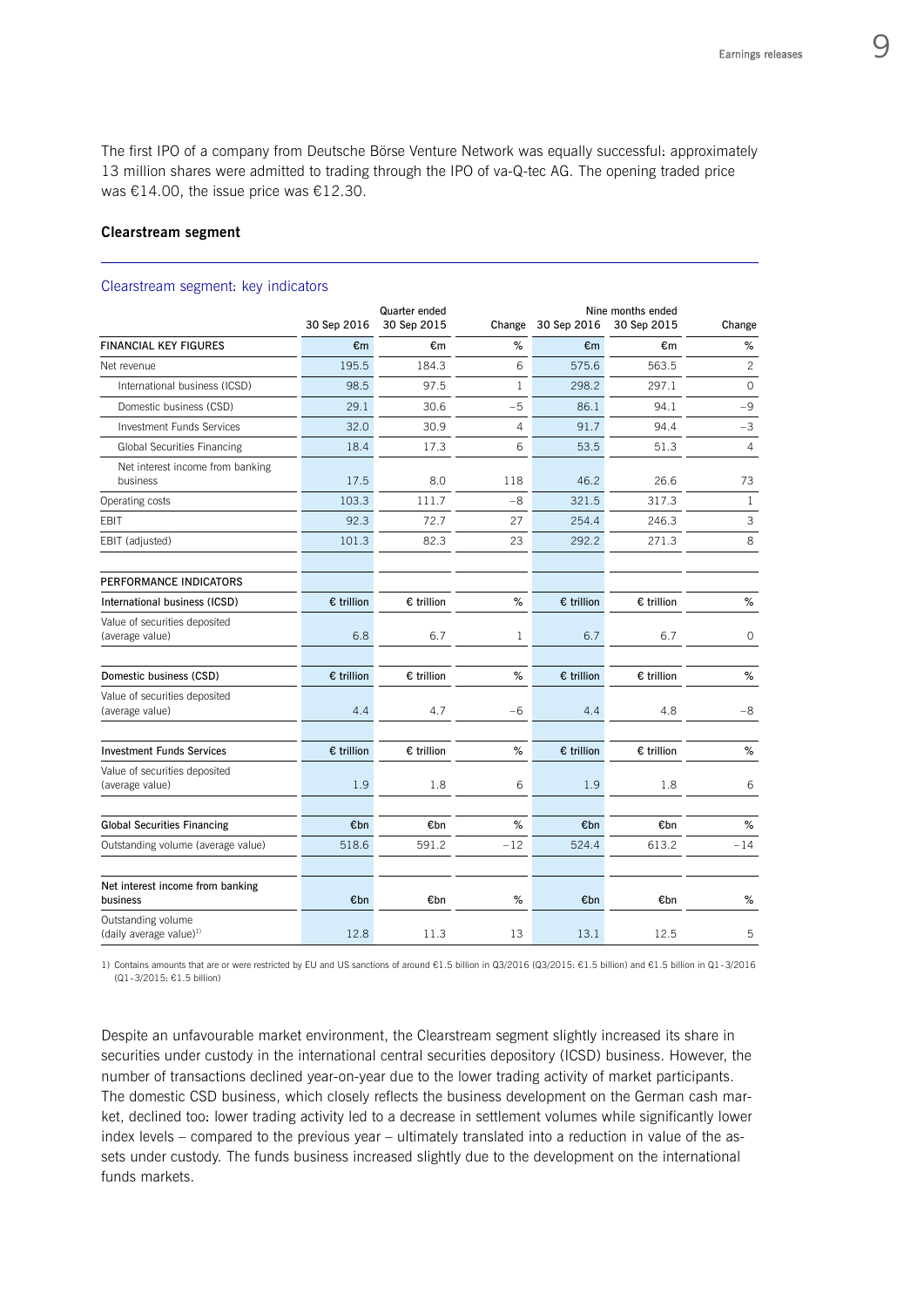Cash customer deposits were up 13 per cent compared to the previous year. In addition to this volume leap, the increase in net interest income is due to passing on negative interest rates to the customers, partially with a mark-up. This has been extended to all cash balances and more currencies bearing a negative interest rate in the course of the business year. Furthermore, the increase is driven by the higher rates in US dollar since the Fed has lifted rates in December 2015.

In the Global Securities Financing (GSF) business, the average outstanding volume decreased by 12 per cent year-on-year. After the ECB provided plenty of liquidity on the market as part of its quantitative easing programme, volumes declined considerably, in particular with regard to the GC Pooling<sup>®</sup> product. Simultaneously, business shifted towards smaller lending volumes with higher pricing, leading to an overall increase in net revenue for the GSF business.

| Market Data + Services segment: key indicators |               |             |        |             |                   |        |  |  |  |  |
|------------------------------------------------|---------------|-------------|--------|-------------|-------------------|--------|--|--|--|--|
|                                                | Quarter ended |             |        |             | Nine months ended |        |  |  |  |  |
|                                                | 30 Sep 2016   | 30 Sep 2015 | Change | 30 Sep 2016 | 30 Sep 2015       | Change |  |  |  |  |
| <b>FINANCIAL KEY FIGURES</b>                   | €m            | €m          | %      | €m          | €m                | %      |  |  |  |  |
| Net revenue                                    | 95.8          | 101.5       | $-6$   | 305.7       | 307.3             | $-1$   |  |  |  |  |
| Data Services <sup>1)</sup>                    | 37.2          | 38.2        | $-3$   | 121.2       | 122.7             | $-1$   |  |  |  |  |
| Index                                          | 26.0          | 27.3        | $-5$   | 85.1        | 79.1              | 8      |  |  |  |  |
| Infrastructure Services <sup>2)</sup>          | 32.6          | 36.0        | -9     | 99.4        | 105.5             | $-6$   |  |  |  |  |
| Operating costs                                | 48.2          | 57.9        | $-17$  | 157.8       | 164.3             | $-4$   |  |  |  |  |
| <b>EBIT</b>                                    | 47.6          | 43.6        | 9      | 147.9       | 143.0             | 3      |  |  |  |  |
| EBIT (adjusted)                                | 56.3          | 46.7        | 21     | 170.4       | 147.7             | 15     |  |  |  |  |

#### **Market Data + Services segment**

1) Until 31 December 2015 "Information"

2) Until 31 December 2015 "Tools" and "Market Solutions"

The segment's net revenue development is explained to some extent by weaker business performance during the third quarter of 2016, but especially by consolidation effects following the sale of Infobolsa in February (net monthly revenue of approximately €0.5 million) and MNI in July (net monthly revenue of €1.0 million). As part of deconsolidation, operating costs declined even more pronounced than in the other segments. In the Index business line, assets under management in index funds – one of the factors driving net revenue – declined, on the one hand, due to the withdrawal of investors from the European capital markets (which also had an impact here) but also due to lower index levels compared to the previous year.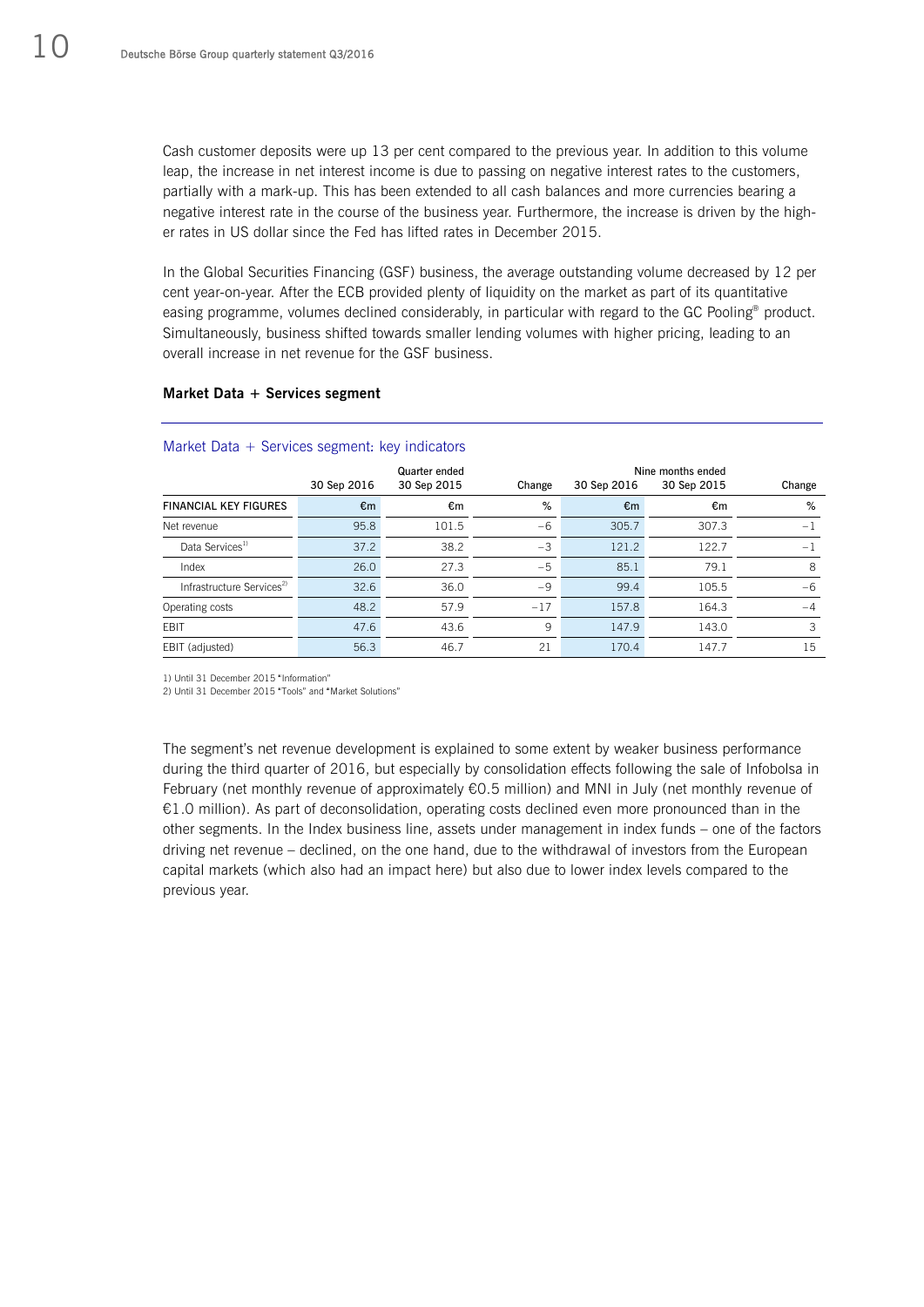# Financial position

## **Development of management indicators**

The company's customers generally expect it to maintain conservative interest service cover and leverage ratios, and to achieve good credit ratings. Therefore, the Group targets a minimum consolidated interest service cover ratio (defined as the ratio of EBITDA to interest expenses from financing activities) of 16. During the first nine months of 2016, Deutsche Börse Group achieved this target, with an interest service cover ratio of 24.4. This figure is based on relevant interest expenses of €42.4 million and adjusted EBITDA of €1,036.0 million.

Moreover, Deutsche Börse Group targets a maximum ratio of interest-bearing gross debt to EBITDA of 1.5 at Group level. During the first nine months of 2016, the Group achieved a 1.4 ratio of gross debt to EBITDA. This figure is based on gross debt of €1,983.9 million and adjusted EBITDA of €1,036.0 million. Gross debt at the end of the third quarter of 2016 was markedly lower compared to previous quarters, reflecting the fact that the Group applied the proceeds from the sale of ISE at the end of July to finance the repurchase of bonds worth US\$290 million.

# Report on post-balance sheet date events

On 19 October 2016, Clearstream Banking S.A., Luxembourg, (Clearstream) a 100 per cent subsidiary of Deutsche Börse AG, has learned that on Friday, 14 October 2016, certain judgment creditors of Iran and Bank Markazi (the Havlish plaintiffs) filed a complaint naming Iran, Bank Markazi and financial intermediaries including Clearstream in the United States District Court for the Southern District of New York.

According to the complaint, in 2012 the Havlish plaintiffs obtained a judgement totalling approximately US\$6.6 billion against Iran and Bank Markazi. The Havlish plaintiffs are seeking to execute upon assets of these defendants and have included claims against Clearstream based on its historical relationship with Bank Markazi as a customer. Their complaint is based on similar assets of Bank Markazi and similar allegations against Clearstream as in the previous legal actions initiated by other US judgement creditors of Iran.

Clearstream believes the Havlish complaint against it to be without merit. Clearstream will take all necessary and appropriate measures to vigorously defend itself.

As part of its growth strategy "Accelerate", Deutsche Börse Group continues to optimise its portfolio of shareholdings. In this context, it sold around one third of its stake in BATS Global Markets, Inc (BATS) on 26 October for around US\$86 million. With this, the company expects a positive impact on the earnings after tax of around €23 million in the fourth quarter 2016. The stake in BATS resulted from a participation of the divested International Securities Exchange Holdings, Inc. (ISE) in Direct Edge Holdings, LLC, which later merged with BATS.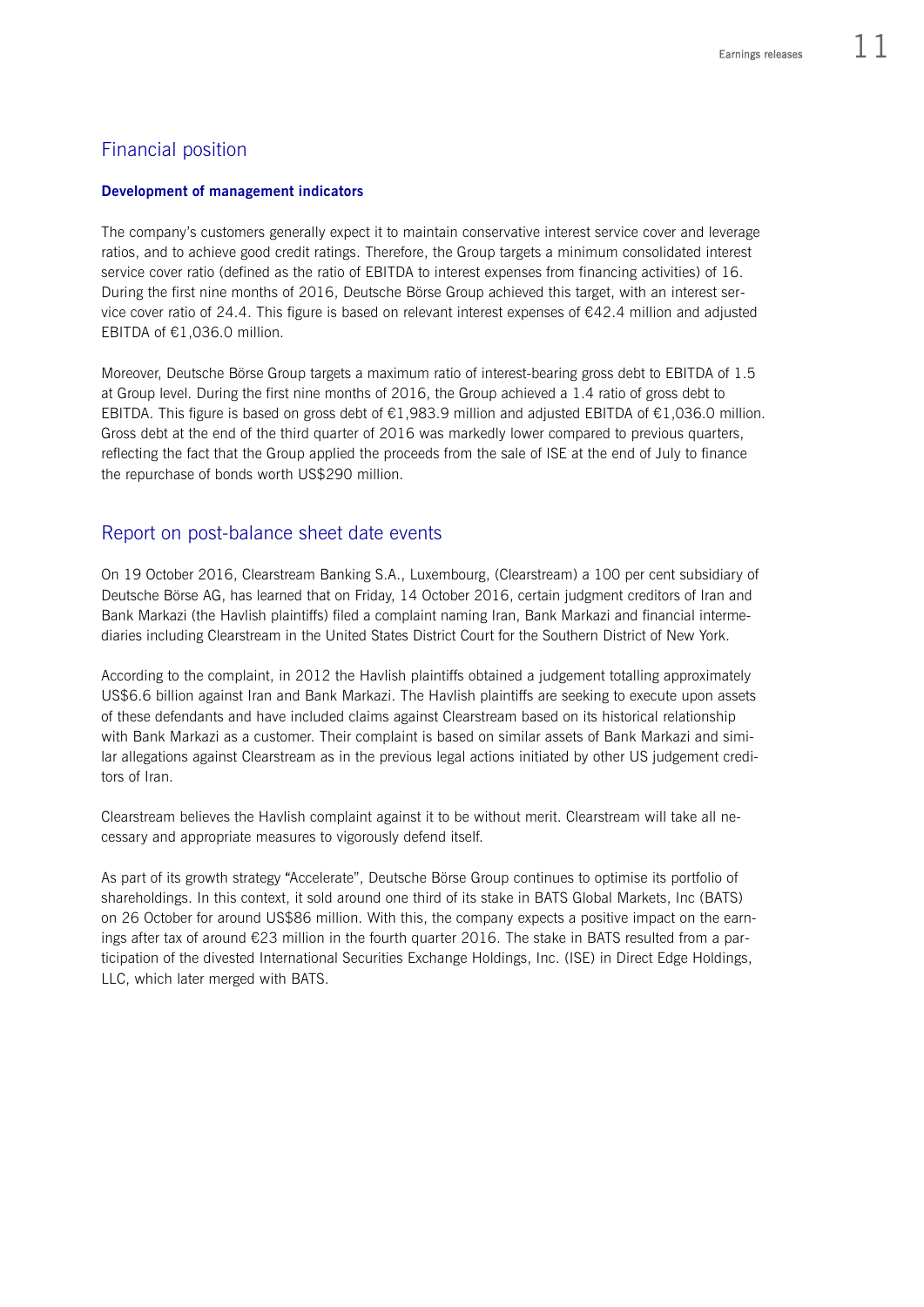# Risks and opportunities

Deutsche Börse Group provides detailed information on its operating environment, strategy, principles, organisation, processes, methods and concepts of its risk management as well as the measures implemented to minimise risks in its  $\mathbb{E}$  2015 financial report on pages 76 to 98. Detailed information about the opportunities and opportunities management can be found also in the  $\mathbb E$  2015 financial report on pages 98 to 105.

Despite legal action taken by additional US plaintiffs naming Clearstream, as set out above, the Executive Board currently does not perceive any material change to the risks or opportunities for the Group as identified in the financial report.

# **Outlook**

For the remainder of the 2016 financial year, Deutsche Börse Group does not expect any material deviation from the forecasts for its operating environment made in its 2015 consolidated financial statements.

The Group expects an increase of net revenue in the range between 5 and 10 per cent, and of the operating costs in the – corresponding – range between 0 and 5 per cent (excluding non-recurring effects). Regarding EBIT and the profit for the period attributable to shareholders of Deutsche Börse AG, annual growth rates of approximately 10 to 15 per cent (excluding non-recurring effects) are projected for the forecast period and the following years. As the company stood at the lower end of its range for net revenue growth and adjusted operating costs in the first nine months of 2016, it expects a similar result for financial year 2016 as a whole.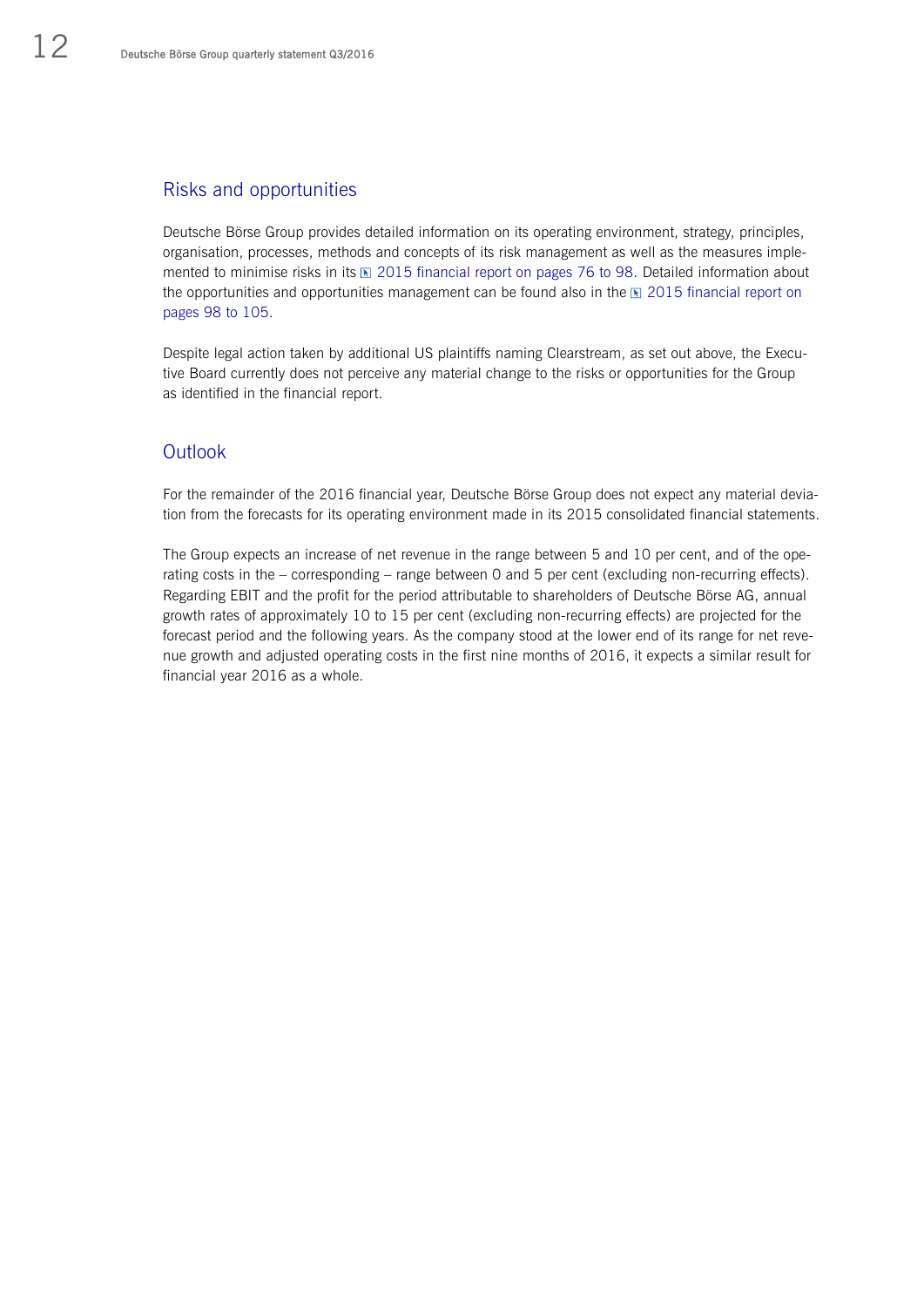# Consolidated income statement

# for the period 1 January to 30 September 2016

|                                                                             | Quarter ended<br>30 Sep 2016<br>€m | (restated)<br>Quarter ended<br>30 Sep 2015<br>€m | Nine months<br>ended<br>30 Sep 2016<br>€m | (restated)<br>Nine months<br>ended<br>30 Sep 2015<br>€m |
|-----------------------------------------------------------------------------|------------------------------------|--------------------------------------------------|-------------------------------------------|---------------------------------------------------------|
| Sales revenue                                                               | 599.9                              | 601.2                                            | 1,903.1                                   | 1,815.0                                                 |
| Net interest income from banking business                                   | 22.3                               | 13.9                                             | 62.0                                      | 36.4                                                    |
| Other operating income                                                      | 8.0                                | 5.4                                              | 18.4                                      | 15.2                                                    |
| <b>Total revenue</b>                                                        | 630.2                              | 620.5                                            | 1,983.5                                   | 1,866.6                                                 |
| Volume-related costs                                                        | $-71.7$                            | $-65.5$                                          | $-213.8$                                  | $-199.8$                                                |
| Net revenue (total revenue less volume-related costs)                       | 558.5                              | 555.0                                            | 1,769.7                                   | 1,666.8                                                 |
|                                                                             |                                    |                                                  |                                           |                                                         |
| Staff costs                                                                 | $-139.7$                           | $-142.7$                                         | $-423.2$                                  | $-396.9$                                                |
| Depreciation, amortisation and impairment losses                            | $-31.2$                            | $-27.7$                                          | $-94.0$                                   | $-82.7$                                                 |
| Other operating expenses                                                    | $-132.8$                           | $-149.5$                                         | $-415.0$                                  | $-396.5$                                                |
| <b>Operating costs</b>                                                      | $-303.7$                           | $-319.9$                                         | $-932.2$                                  | $-876.1$                                                |
| Result from equity investments                                              | 3.2                                | 0.1                                              | $-0.6$                                    | 3.0                                                     |
| Earnings before interest and tax (EBIT)                                     | 258.0                              | 235.2                                            | 836.9                                     | 793.7                                                   |
|                                                                             |                                    |                                                  |                                           |                                                         |
| Financial income                                                            | 0.4                                | 1.2                                              | 1.6                                       | 17.7                                                    |
| Financial expense                                                           | $-17.8$                            | $-15.5$                                          | $-57.0$                                   | $-58.3$                                                 |
| Earnings before tax (EBT)                                                   | 240.6                              | 220.9                                            | 781.5                                     | 753.1                                                   |
| Other tax                                                                   | $-0.4$                             | $-0.4$                                           | $-1.1$                                    | $-1.2$                                                  |
| Income tax expense                                                          | $-64.5$                            | $-57.4$                                          | $-209.6$                                  | $-195.2$                                                |
| Net profit for the period from continuing operations                        | 175.7                              | 163.1                                            | 570.8                                     | 556.7                                                   |
| Net profit for the period from discontinued operations                      | $-19.4$                            | 10.3                                             | 551.0                                     | 38.9                                                    |
| Net profit for the period                                                   | 156.3                              | 173.4                                            | 1,121.8                                   | 595.6                                                   |
| Net profit for the period attributable to Deutsche Börse AG<br>shareholders | 150.6                              | 166.1                                            | 1,103.1                                   | 563.5                                                   |
| Net profit for the period attributable to non-controlling<br>interests      | 5.7                                | 7.3                                              | 18.7                                      | 32.1                                                    |
|                                                                             |                                    |                                                  |                                           |                                                         |
| Earnings per share (basic) $(E)$                                            | 0.81                               | 0.90                                             | 5.91                                      | 3.06                                                    |
| from continuing operations                                                  | 0.91                               | 0.84                                             | 2.96                                      | 2.84                                                    |
| from discontinued operations                                                | $-0.10$                            | 0.06                                             | 2.95                                      | 0.22                                                    |
| Earnings per share (diluted) $(E)$                                          | 0.80                               | 0.90                                             | 5.90                                      | 3.06                                                    |
| from continuing operations                                                  | 0.91                               | 0.84                                             | 2.95                                      | 2.84                                                    |
| from discontinued operations                                                | $-0.11$                            | 0.06                                             | 2.95                                      | 0.22                                                    |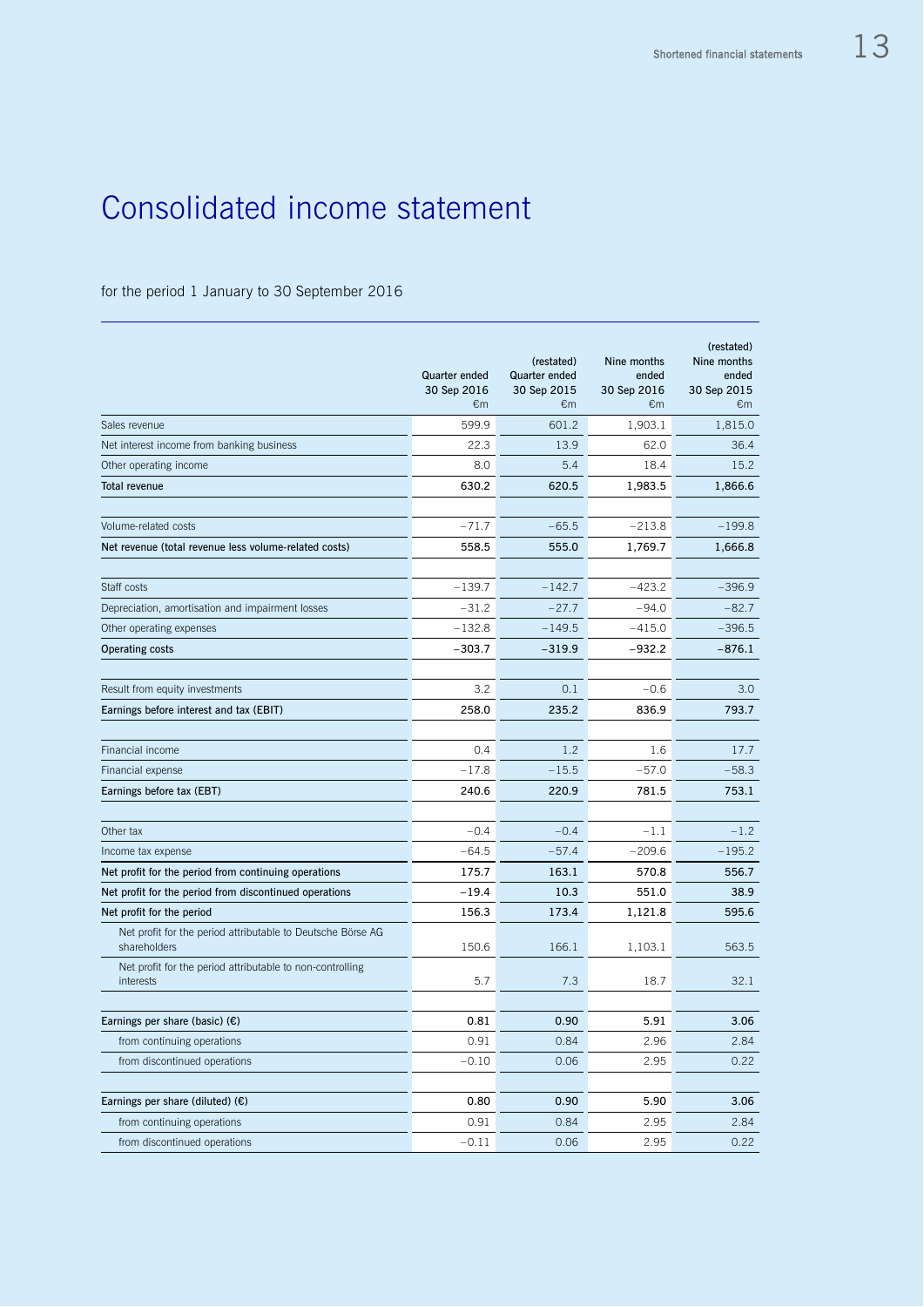# Consolidated balance sheet

## as at 30 September 2016

| <b>Assets</b>                                       |                   |                             |                   |
|-----------------------------------------------------|-------------------|-----------------------------|-------------------|
|                                                     | 30 Sep 2016<br>€m | 31 Dec 2015<br>$\epsilon$ m | 30 Sep 2015<br>€m |
| <b>NON-CURRENT ASSETS</b>                           |                   |                             |                   |
| Intangible assets                                   |                   |                             |                   |
| Software                                            | 196.9             | 225.4                       | 208.8             |
| Goodwill                                            | 2,720.4           | 2,898.8                     | 2,337.5           |
| Payments on account and construction in progress    | 190.4             | 152.5                       | 144.4             |
| Other intangible assets                             | 865.9             | 1,356.3                     | 1,101.2           |
|                                                     | 3,973.6           | 4,633.0                     | 3,791.9           |
| Property, plant and equipment                       |                   |                             |                   |
| Fixtures and fittings                               | 35.3              | 40.3                        | 36.2              |
| Computer hardware, operating and office equipment   | 64.4              | 68.7                        | 58.3              |
| Payments on account and construction in progress    | 2.8               | 0.7                         | 6.8               |
|                                                     | 102.5             | 109.7                       | 101.3             |
| <b>Financial assets</b>                             |                   |                             |                   |
| Investments in associates and joint ventures        | 31.2              | 38.5                        | 33.6              |
| Other equity investments                            | 306.2             | 219.4                       | 205.4             |
| Receivables and securities from banking business    | 1,521.8           | 2,018.6                     | 1,923.1           |
| Other financial instruments                         | 26.4              | 32.3                        | 31.0              |
| Other loans                                         | 4.9               | 0.2                         | 0.5               |
|                                                     | 1,890.5           | 2,309.0                     | 2,193.6           |
|                                                     |                   |                             |                   |
| Financial instruments of the central counterparties | 9,104.3           | 7,175.2                     | 9,164.5           |
|                                                     |                   |                             |                   |
| Other non-current assets                            | 11.6              | 11.7                        | 11.6              |
| Deferred tax assets                                 | 64.9              | 148.3                       | 142.7             |
| Total non-current assets                            | 15,147.4          | 14,386.9                    | 15,405.6          |
|                                                     |                   |                             |                   |
| <b>CURRENT ASSETS</b>                               |                   |                             |                   |
| Receivables and other current assets                |                   |                             |                   |
| Financial instruments of the central counterparties | 130,280.4         | 126,289.6                   | 160,304.2         |
| Receivables and securities from banking business    | 13,985.8          | 10,142.9                    | 14,147.2          |
| Trade receivables                                   | 445.7             | 554.1                       | 528.3             |
| Receivables from related parties                    | 1.7               | 4.7                         | 1.2               |
| Income tax receivables                              | 111.9             | 94.2                        | 86.0              |
| Other current assets                                | 560.8             | 1,022.3                     | 325.9             |
|                                                     | 145,386.3         | 138,107.8                   | 175,392.8         |
| Restricted bank balances                            | 27,883.8          | 26,870.0                    | 31,154.5          |
| Other cash and bank balances                        | 1,118.6           | 711.1                       | 899.5             |
| Total current assets                                | 174,388.7         | 165,688.9                   | 207,446.8         |
|                                                     |                   |                             |                   |
| <b>Total assets</b>                                 | 189,536.1         | 180,075.8                   | 222,852.4         |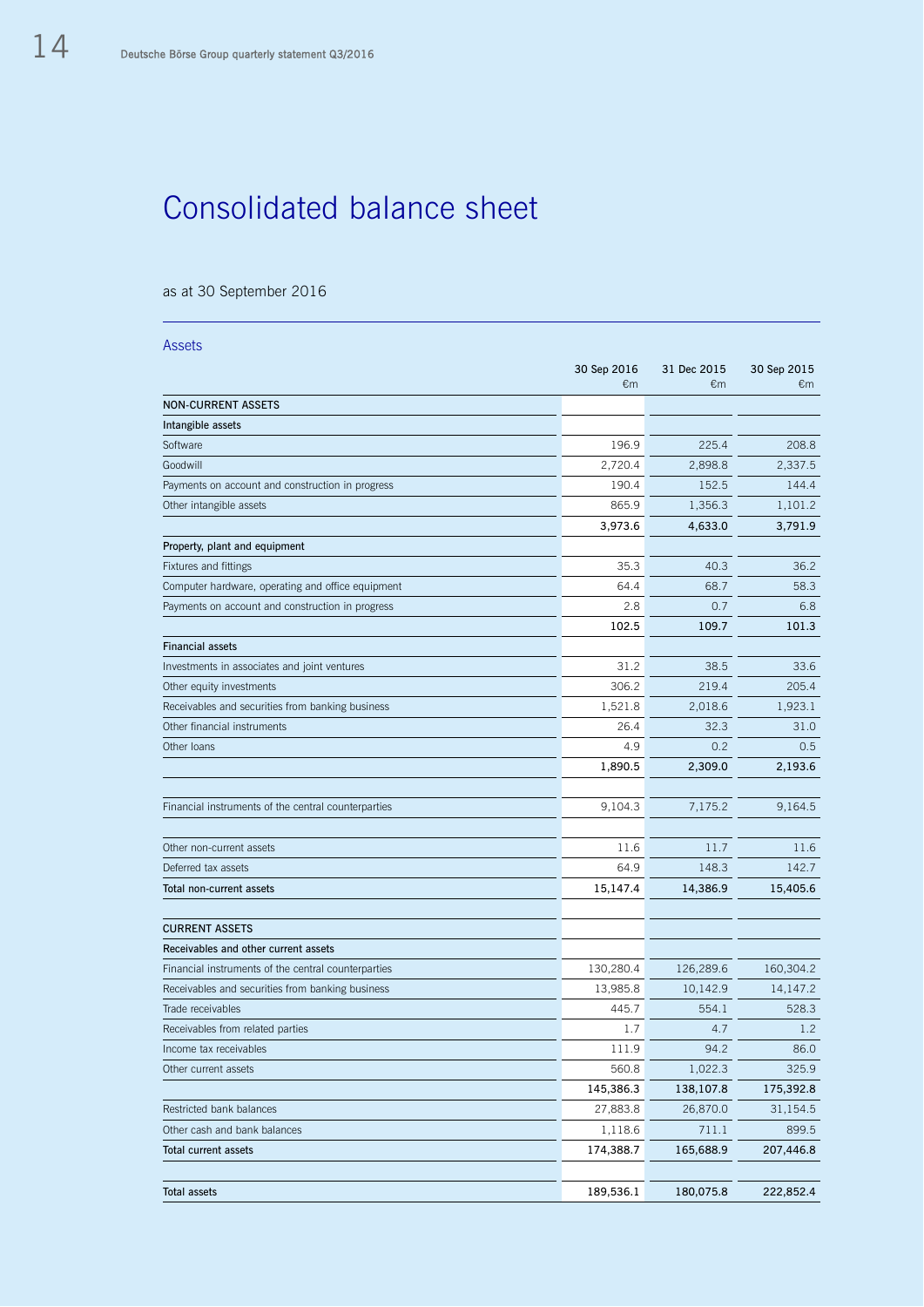|                                                     | 30 Sep 2016 | 31 Dec 2015 | 30 Sep 2015 |
|-----------------------------------------------------|-------------|-------------|-------------|
|                                                     | €m          | €m          | €m          |
| <b>EQUITY</b>                                       |             |             |             |
| Subscribed capital                                  | 193.0       | 193.0       | 193.0       |
| Share premium                                       | 1,327.8     | 1,326.0     | 1,325.5     |
| Treasury shares                                     | $-311.4$    | $-315.5$    | $-315.5$    |
| Revaluation surplus                                 | 26.2        | $-5.3$      | $-5.2$      |
| Accumulated profit                                  | 3,059.6     | 2,357.9     | 2,242.8     |
| Shareholders' equity                                | 4,295.2     | 3,556.1     | 3,440.6     |
| Non-controlling interests                           | 135.1       | 139.0       | 143.8       |
| <b>Total equity</b>                                 | 4,430.3     | 3,695.1     | 3,584.4     |
|                                                     |             |             |             |
| <b>NON-CURRENT LIABILITIES</b>                      |             |             |             |
| Provisions for pensions and other employee benefits | 220.1       | 140.7       | 148.5       |
| Other non-current provisions                        | 110.5       | 131.7       | 105.5       |
| Deferred tax liabilities                            | 240.2       | 581.3       | 476.6       |
| Interest-bearing liabilities                        | 2,283.9     | 2,546.5     | 2,045.7     |
| Financial instruments of the central counterparties | 9,104.3     | 7,175.2     | 9,164.5     |
| Other non-current liabilities                       | 1.5         | 10.0        | 17.9        |
| <b>Total non-current liabilities</b>                | 11,960.5    | 10,585.4    | 11,958.7    |
|                                                     |             |             |             |
| <b>CURRENT LIABILITIES</b>                          |             |             |             |
| Tax provisions                                      | 264.4       | 316.7       | 362.4       |
| Other current provisions                            | 107.7       | 174.5       | 102.5       |
| Financial instruments of the central counterparties | 129,138.9   | 126,006.5   | 159,948.0   |
| Liabilities from banking business                   | 14,866.8    | 11,681.4    | 14,877.6    |
| Other bank loans and overdrafts                     | 5.2         | 42.2        | 12.9        |
| Trade payables                                      | 226.9       | 372.8       | 351.2       |
| Liabilities to related parties                      | 1.4         | 1.8         | 0.5         |
| Cash deposits by market participants                | 27,883.7    | 26,869.0    | 31,153.4    |
| Other current liabilities                           | 650.3       | 330.4       | 500.8       |
| <b>Total current liabilities</b>                    | 173,145.3   | 165,795.3   | 207,309.3   |
|                                                     |             |             |             |
| <b>Total liabilities</b>                            | 185,105.8   | 176,380.7   | 219,268.0   |
|                                                     |             |             |             |
| Total equity and liabilities                        | 189,536.1   | 180,075.8   | 222,852.4   |

# Equity and liabilities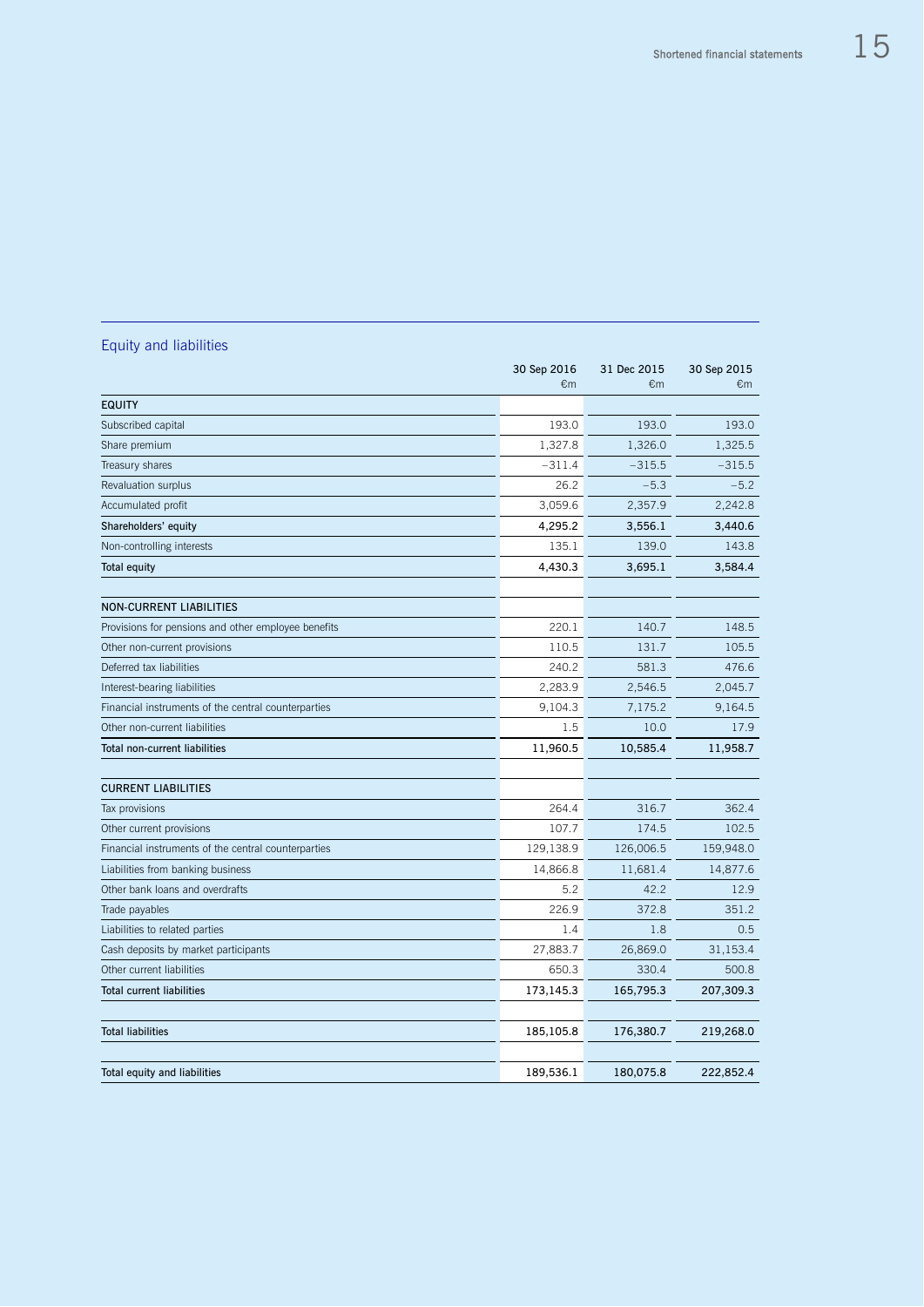#### **Contact**

Investor Relations Phone +49-(0) 69-2 11-1 16 70 Fax  $+49-(0)$  69-2 11-1 46 08 E-mail ir@deutsche-boerse.com Www.deutsche-boerse.com/ir\_e

#### **Publication date**

27 October 2016

#### **Publications service**

The 2015 corporate report may be obtained from the publications service of Deutsche Börse Group.

Phone +49-(0) 69-2 11-1 15 10 Fax  $+49-(0)$  69-2 11-1 15 11

Downloads at [www.deutsche-boerse.com/annualreport](http://www.deutsche-boerse.com/annualreport)

Reproduction – in whole or in part – only with the written permission of the publisher

## **Registered trademarks**

DAX<sup>®</sup>, GC Pooling<sup>®</sup>, VDAX<sup>®</sup> and Xetra<sup>®</sup> are registered trademarks of Deutsche Börse AG. EURO STOXX® is a registered trademark of STOXX Ltd. 360T® is a registered trademark of 360 Treasury Systems AG. TRADEGATE® is a registered trademark of Tradegate AG. PEGAS® is a registered trademark of Powernext SA.